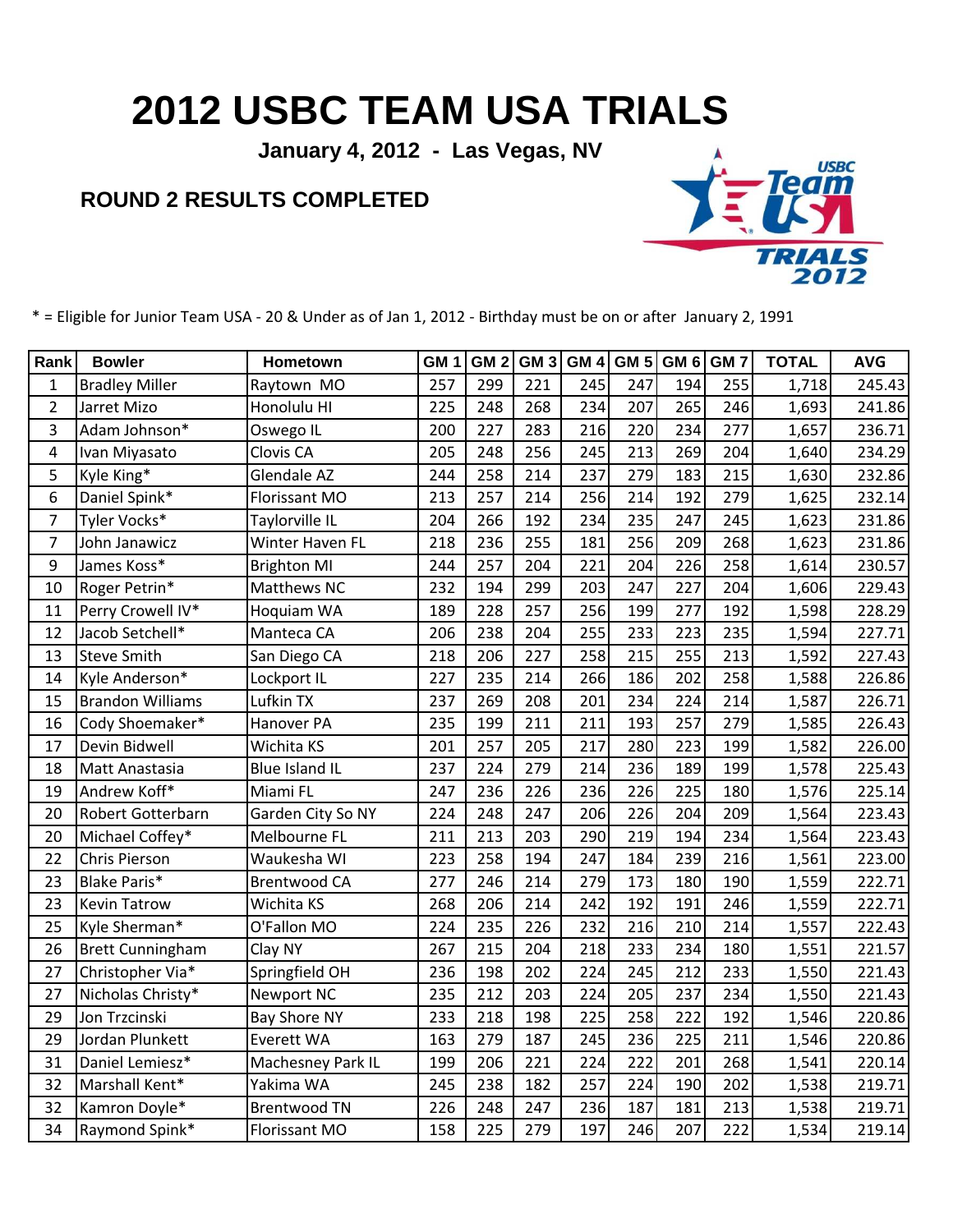| 35 | Bobby Phillips*          | Roscoe IL           | 244 | 211 | 248 | 257 | 191 | 194 | 180 | 1,525 | 217.86 |
|----|--------------------------|---------------------|-----|-----|-----|-----|-----|-----|-----|-------|--------|
| 36 | Andrew Klingler*         | Jenison MI          | 226 | 186 | 219 | 189 | 300 | 215 | 188 | 1,523 | 217.57 |
| 37 | Adam Thiedke*            | Liberty MO          | 225 | 184 | 256 | 205 | 219 | 222 | 209 | 1,520 | 217.14 |
| 38 | Jacob Peters             | Decatur IL          | 208 | 204 | 237 | 236 | 210 | 255 | 169 | 1,519 | 217.00 |
| 39 | Joe Krison               | Anchorage AK        | 238 | 178 | 197 | 227 | 216 | 256 | 205 | 1,517 | 216.71 |
| 40 | Tyler Cruz*              | Tacoma WA           | 169 | 184 | 237 | 268 | 209 | 234 | 213 | 1,514 | 216.29 |
| 41 | Kenny Benoit*            | Topeka KS           | 278 | 195 | 217 | 208 | 209 | 190 | 209 | 1,506 | 215.14 |
| 42 | Thomas Baral*            | Palm City FL        | 246 | 177 | 207 | 220 | 197 | 245 | 213 | 1,505 | 215.00 |
| 43 | Devin Golden*            | Bethlemhem PA       | 234 | 195 | 213 | 234 | 204 | 204 | 220 | 1,504 | 214.86 |
| 44 | Chris O'neil             | Hoffman Estates IL  | 186 | 156 | 219 | 194 | 237 | 243 | 267 | 1,502 | 214.57 |
| 45 | <b>Mike Devaney</b>      | <b>Hemet CA</b>     | 210 | 201 | 181 | 196 | 195 | 287 | 228 | 1,498 | 214.00 |
| 46 | <b>Brandon Perino</b>    | Clovis CA           | 236 | 223 | 222 | 257 | 203 | 178 | 175 | 1,494 | 213.43 |
| 47 | EJ Tackett*              | Huntington IN       | 249 | 224 | 216 | 191 | 266 | 175 | 172 | 1,493 | 213.29 |
| 47 | Cory Barber*             | Rochester NY        | 190 | 204 | 204 | 256 | 236 | 181 | 222 | 1,493 | 213.29 |
| 47 | <b>Blake Demore</b>      | Springfield MO      | 228 | 213 | 249 | 179 | 225 | 164 | 235 | 1,493 | 213.29 |
| 50 | Matthew Gasn*            | Laurel MD           | 193 | 214 | 247 | 201 | 243 | 201 | 190 | 1,489 | 212.71 |
| 51 | Adam Dubia*              | Whittier CA         | 244 | 170 | 183 | 231 | 213 | 212 | 232 | 1,485 | 212.14 |
| 52 | Cristian Azcona*         | San Juan PR         | 225 | 210 | 221 | 201 | 188 | 233 | 202 | 1,480 | 211.43 |
| 52 | Matthew Sanders*         | Evansville IN       | 222 | 165 | 256 | 215 | 211 | 191 | 220 | 1,480 | 211.43 |
| 54 | Vince Biondo iii         | Carpentersville IL  | 218 | 279 | 215 | 194 | 217 | 171 | 184 | 1,478 | 211.14 |
| 55 | Chris Colella*           | <b>Templeton MA</b> | 237 | 194 | 192 | 239 | 226 | 222 | 167 | 1,477 | 211.00 |
| 56 | Scott Boyle*             | Salida CA           | 257 | 147 | 216 | 224 | 214 | 224 | 194 | 1,476 | 210.86 |
| 57 | Darren Tang*             | San Francisco CA    | 191 | 228 | 246 | 223 | 230 | 159 | 194 | 1,471 | 210.14 |
| 58 | Andrew Anderson*         | <b>Holly MI</b>     | 258 | 210 | 257 | 183 | 194 | 179 | 189 | 1,470 | 210.00 |
| 59 | Joseph Steiner           | <b>Fremont NE</b>   | 236 | 204 | 205 | 225 | 229 | 180 | 190 | 1,469 | 209.86 |
| 59 | Paul Monroe              | Crestwood IL        | 233 | 181 | 223 | 220 | 209 | 192 | 211 | 1,469 | 209.86 |
| 61 | <b>Andrew Soukup</b>     | Naperville II       | 221 | 193 | 189 | 225 | 246 | 187 | 204 | 1,465 | 209.29 |
| 62 | <b>Geoffrey Young</b>    | Denton TX           | 244 | 237 | 202 | 173 | 178 | 258 | 171 | 1,463 | 209.00 |
| 63 | Michael Fagan            | <b>Grapevine TX</b> | 224 | 216 | 186 | 224 | 213 | 192 | 206 | 1,461 | 208.71 |
| 64 | <b>Randy Cote</b>        | Red Rock AZ         | 224 | 235 | 220 | 186 | 198 | 214 | 180 | 1,457 | 208.14 |
| 64 | David Schwartz*          | Racine WI           | 258 | 206 | 234 | 177 | 191 | 203 | 188 | 1,457 | 208.14 |
| 66 | Armando Godoy*           | Stockton CA         | 169 | 223 | 248 | 206 | 189 | 231 | 190 | 1,456 | 208.00 |
| 67 | Richy Kapadia*           | Memphis TN          | 180 | 277 | 193 | 201 | 241 | 188 | 172 | 1,452 | 207.43 |
| 68 | David Shaefer            | Manteca CA          | 238 | 218 | 184 | 223 | 216 | 160 | 212 | 1,451 | 207.29 |
| 69 | Wesley Low jr*           | Palmdale CA         | 197 | 187 | 226 | 194 | 219 | 226 | 199 | 1,448 | 206.86 |
| 69 | Steven Villanueva        | N Las Vegas NV      | 198 | 203 | 222 | 188 | 178 | 245 | 214 | 1,448 | 206.86 |
| 71 | <b>Toby Sambueno</b>     | Henderson NV        | 207 | 235 | 214 | 258 | 226 | 140 | 167 | 1,447 | 206.71 |
| 71 | Kristopher Prather*      | Milton FL           | 236 | 178 | 201 | 198 | 216 | 201 | 217 | 1,447 | 206.71 |
| 73 | Jacob Boresch*           | Kenosha WI          | 195 | 157 | 253 | 245 | 224 | 156 | 214 | 1,444 | 206.29 |
| 74 | Riley Dempsey*           | Avondale AZ         | 162 | 254 | 223 | 205 | 196 | 192 | 211 | 1,443 | 206.14 |
| 75 | Tanner Spacey*           | <b>Burien WA</b>    | 204 | 245 | 155 | 191 | 183 | 228 | 235 | 1,441 | 205.86 |
| 76 | Jacques Kaune*           | Anchorage AK        | 150 | 184 | 155 | 244 | 268 | 255 | 184 | 1,440 | 205.71 |
| 77 | Clarence White III       | Mountain House CA   | 168 | 177 | 219 | 220 | 195 | 236 | 223 | 1,438 | 205.43 |
| 78 | <b>Matthew Tuckfield</b> | Miami FL            | 195 | 203 | 181 | 207 | 217 | 214 | 218 | 1,435 | 205.00 |
| 79 | Trent Mitchell*          | Cleveland Hts OH    | 217 | 186 | 209 | 203 | 224 | 213 | 182 | 1,434 | 204.86 |
| 80 | Nathan Bohr              | Derby KS            | 229 | 217 | 200 | 184 | 204 | 181 | 215 | 1,430 | 204.29 |
| 81 | <b>Aarik Torres</b>      | La Puente CA        | 207 | 224 | 204 | 235 | 167 | 208 | 176 | 1,421 | 203.00 |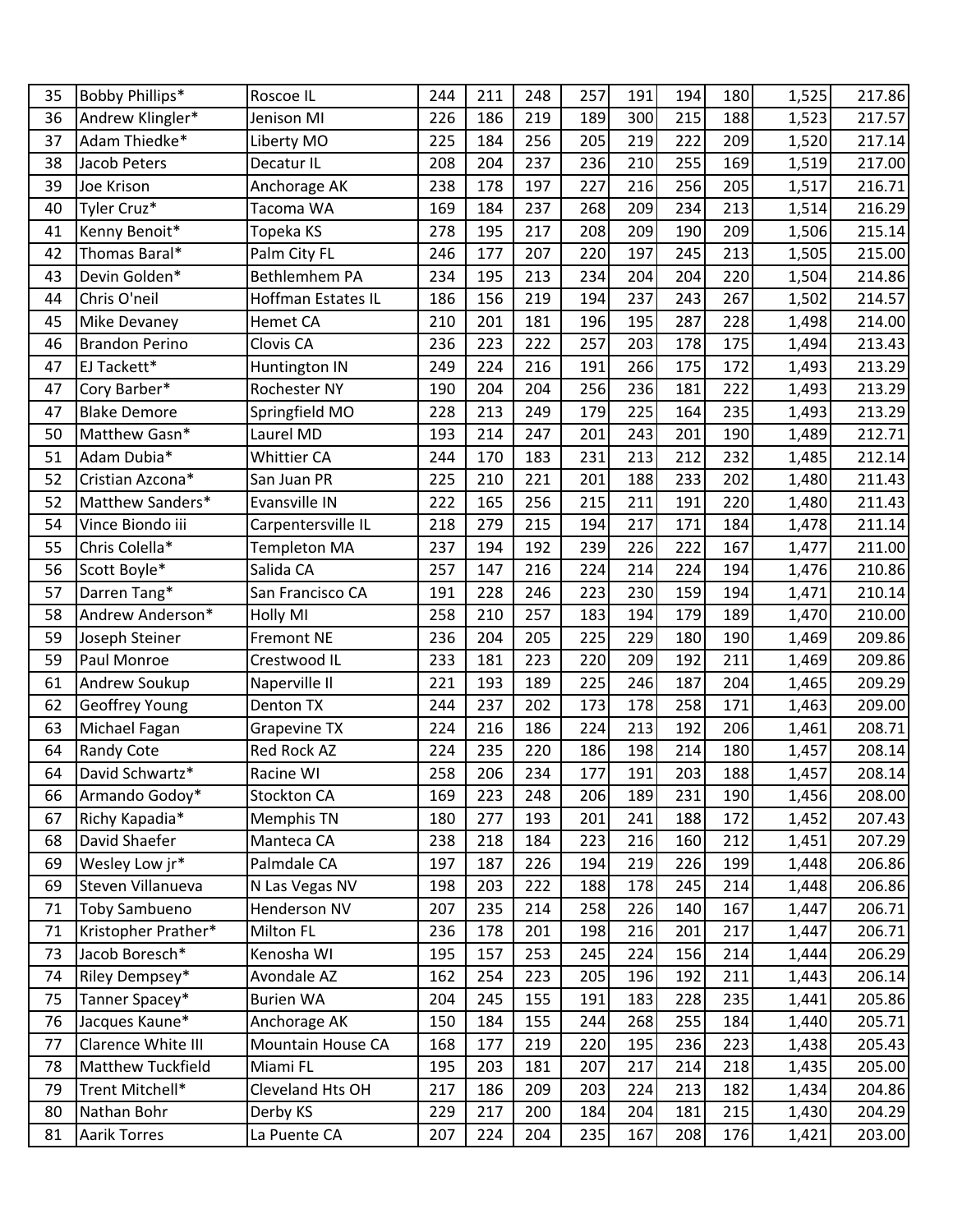| 81  | Darwin Wimer          | Mesquite NV            | 193 | 189 | 222 | 207 | 233 | 192 | 185 | 1,421 | 203.00 |
|-----|-----------------------|------------------------|-----|-----|-----|-----|-----|-----|-----|-------|--------|
| 81  | Matthew Robbins*      | Pacifica CA            | 183 | 236 | 161 | 206 | 237 | 196 | 202 | 1,421 | 203.00 |
| 84  | <b>Adam Chase</b>     | Seaford NY             | 190 | 256 | 158 | 233 | 221 | 157 | 203 | 1,418 | 202.57 |
| 84  | <b>Greg Geering</b>   | Fresno CA              | 216 | 213 | 152 | 202 | 210 | 192 | 233 | 1,418 | 202.57 |
| 86  | Eric Gauroniak*       | Palm City FL           | 257 | 225 | 155 | 196 | 219 | 179 | 184 | 1,415 | 202.14 |
| 87  | Mark Allen*           | Mason OH               | 215 | 236 | 192 | 180 | 194 | 216 | 180 | 1,413 | 201.86 |
| 88  | AJ Chapman*           | Manchester IA          | 185 | 197 | 176 | 210 | 174 | 224 | 245 | 1,411 | 201.57 |
| 89  | Daniel Hansen*        | <b>Henderson NV</b>    | 204 | 190 | 213 | 190 | 218 | 186 | 208 | 1,409 | 201.29 |
| 90  | Chris Rocha           | <b>Rialto CA</b>       | 189 | 199 | 195 | 231 | 185 | 220 | 189 | 1,408 | 201.14 |
| 91  | Stephen Dubatowka*    | <b>Beaufort SC</b>     | 248 | 205 | 192 | 194 | 201 | 186 | 180 | 1,406 | 200.86 |
| 92  | Mark Idzerda*         | Richmond CA            | 231 | 275 | 144 | 156 | 215 | 205 | 176 | 1,402 | 200.29 |
| 93  | <b>Miquel Lopez</b>   | Wichita KS             | 179 | 217 | 198 | 181 | 216 | 204 | 206 | 1,401 | 200.14 |
| 94  | Gary Faulkner*        | Memphis TN             | 231 | 181 | 192 | 171 | 244 | 181 | 199 | 1,399 | 199.86 |
| 95  | <b>Steven Kiss</b>    | Clackamas OR           | 185 | 185 | 267 | 215 | 145 | 201 | 198 | 1,396 | 199.43 |
| 96  | Michael Fujita*       | El Sobrante CA         | 204 | 212 | 204 | 204 | 212 | 221 | 138 | 1,395 | 199.29 |
| 97  | Greg Young Jr.*       | Viera FL               | 186 | 184 | 191 | 191 | 181 | 235 | 226 | 1,394 | 199.14 |
| 98  | Alan Mojado           | Fallbrook CA           | 184 | 185 | 202 | 207 | 190 | 204 | 213 | 1,385 | 197.86 |
| 99  | Adam Peters*          | Sioux Falls SD         | 245 | 183 | 152 | 193 | 216 | 214 | 181 | 1,384 | 197.71 |
| 100 | Robert Altieri*       | Klamath Falls OR       | 202 | 216 | 225 | 191 | 198 | 179 | 172 | 1,383 | 197.57 |
| 101 | Ronnie Fujita*        | El Sobrante CA         | 182 | 170 | 189 | 235 | 176 | 259 | 171 | 1,382 | 197.43 |
| 102 | Thomas Wolf           | <b>Bismarck ND</b>     | 214 | 190 | 213 | 182 | 182 | 237 | 163 | 1,381 | 197.29 |
| 103 | Christopher Bardol    | <b>Brockport NY</b>    | 249 | 189 | 181 | 191 | 203 | 180 | 187 | 1,380 | 197.14 |
| 104 | Nick Powers*          | Sun Prairie WI         | 216 | 165 | 188 | 193 | 167 | 235 | 214 | 1,378 | 196.86 |
| 104 | James Steiert*        | Palm City FL           | 204 | 215 | 226 | 138 | 189 | 181 | 225 | 1,378 | 196.86 |
| 106 | Devyn Williams*       | Anchorage AK           | 180 | 203 | 215 | 213 | 212 | 179 | 154 | 1,356 | 193.71 |
| 107 | Zack Hattori*         | Las Vegas NV           | 183 | 191 | 209 | 161 | 217 | 202 | 190 | 1,353 | 193.29 |
| 108 | <b>Todd Hopfner</b>   | Bonney Lake WA         | 231 | 183 | 175 | 178 | 238 | 131 | 215 | 1,351 | 193.00 |
| 109 | Reed Ross*            | Faribault MN           | 159 | 269 | 150 | 211 | 199 | 179 | 183 | 1,350 | 192.86 |
| 110 | David Cook            | Hoffman Estates IL     | 147 | 183 | 151 | 246 | 221 | 215 | 181 | 1,344 | 192.00 |
| 111 | Kevin Jones*          | Covina CA              | 138 | 233 | 214 | 161 | 198 | 182 | 211 | 1,337 | 191.00 |
| 112 | Austin Hunt*          | Kennwith WA            | 165 | 201 | 158 | 203 | 225 | 212 | 169 | 1,333 | 190.43 |
| 113 | Michael Dolan         | Fond Du Lac WI         | 198 | 187 | 216 | 201 | 159 | 189 | 177 | 1,327 | 189.57 |
| 113 | <b>William Halen</b>  | Kennesaw GA            | 203 | 195 | 212 | 169 | 191 | 172 | 185 | 1,327 | 189.57 |
| 115 | James Kraushaar*      | Crown Point IN         | 155 | 213 | 237 | 141 | 222 | 168 | 189 | 1,325 | 189.29 |
| 115 | Aaron Koch            | <b>Grand Rapids MI</b> | 184 | 214 | 203 | 203 | 147 | 185 | 189 | 1,325 | 189.29 |
| 117 | John Gallagher jr*    | <b>Stuart FL</b>       | 184 | 157 | 180 | 157 | 203 | 226 | 215 | 1,322 | 188.86 |
| 118 | Jacob Nemeth*         | Northampton PA         | 171 | 162 | 165 | 180 | 257 | 184 | 200 | 1,319 | 188.43 |
| 119 | Max Potash*           | Arlington Heights IL   | 182 | 164 | 167 | 214 | 190 | 235 | 166 | 1,318 | 188.29 |
| 120 | Bradley Crouse*       | Nazareth PA            | 208 | 182 | 241 | 172 | 148 | 216 | 150 | 1,317 | 188.14 |
| 121 | David Cox             | Tampa FL               | 160 | 222 | 230 | 175 | 173 | 178 | 163 | 1,301 | 185.86 |
| 122 | <b>Skyler Harms</b>   | <b>Brookings SD</b>    | 210 | 170 | 163 | 186 | 225 | 154 | 190 | 1,298 | 185.43 |
| 123 | Zac Tackett*          | Huntington IN          | 197 | 219 | 181 | 185 | 177 | 173 | 164 | 1,296 | 185.14 |
| 124 | Tyler Carroll*        | Roanoke IN             | 186 | 152 | 151 | 197 | 189 | 191 | 218 | 1,284 | 183.43 |
| 125 | Oscar Chan*           | Diamond Bar CA         | 186 | 165 | 135 | 197 | 168 | 235 | 195 | 1,281 | 183.00 |
| 126 | Justin Ward           | Lexington KY           | 191 | 168 | 185 | 197 | 152 | 193 | 182 | 1,268 | 181.14 |
| 127 | Ryan Esteban*         | Anchorage AK           | 145 | 182 | 170 | 223 | 215 | 158 | 172 | 1,265 | 180.71 |
| 127 | Christopher Saunders* | Lakeville MN           | 176 | 169 | 185 | 193 | 197 | 173 | 172 | 1,265 | 180.71 |